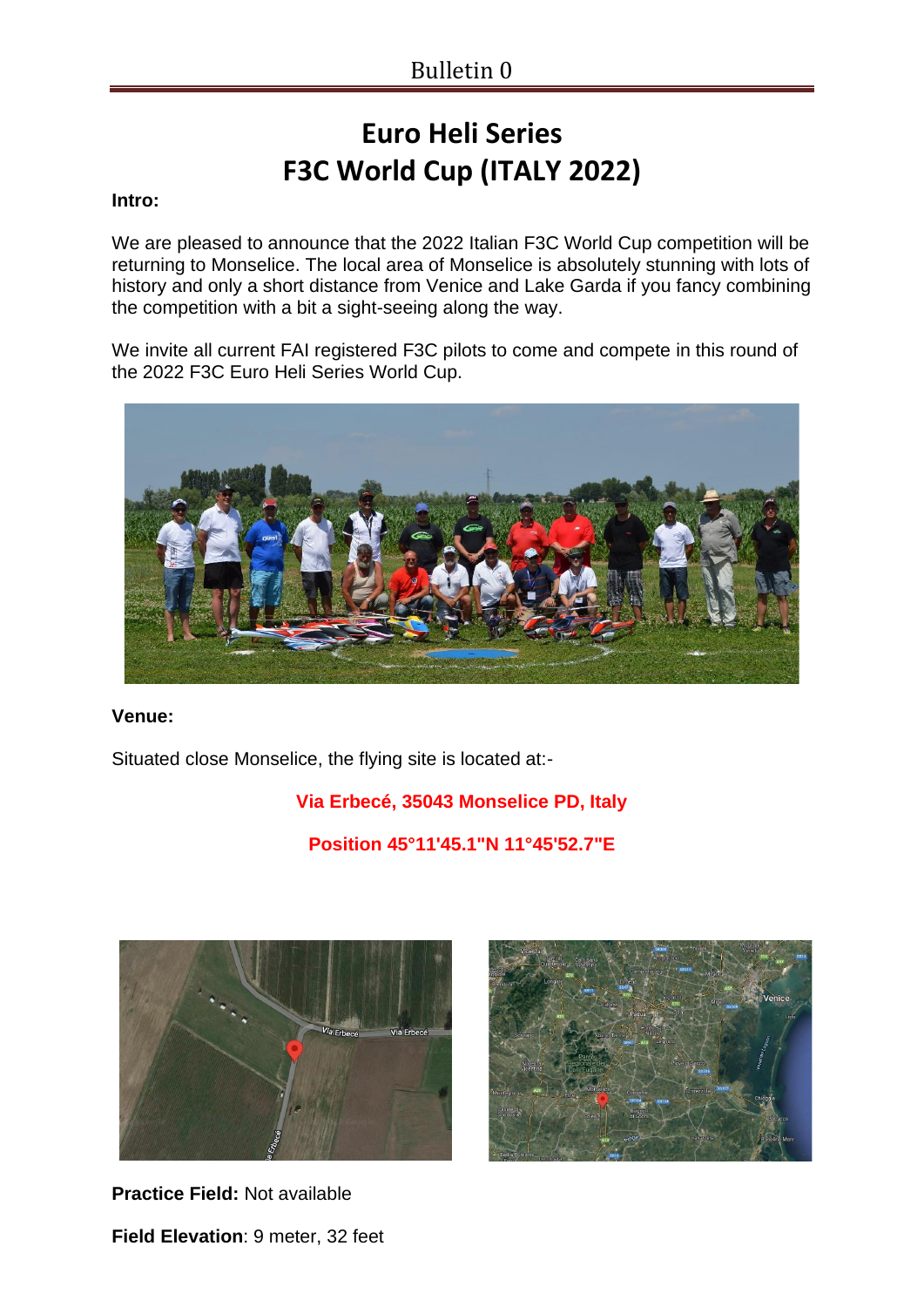**Local Web Site:** http://www.asdlarocca.it/

# **Number of flights:**

All pilots perform 4" P" flights with the top 15 pilots performing 2 "F" flights.

# **Flight Order:**

Randomly selected by the computer prior to the start of the competition.

#### **Calibration Flights:**

Calibration flight for P Schedule will be selected at random and announced at the pilots briefing.

Calibration flight for F Schedule will be performed by pilot ranked 16<sup>th</sup> in the preliminary rounds. If due to lower number of entrants there is time for all pilots to fly the F schedule, the calibration flight will be selected at random.

#### **Schedule:**

#### **Thursday 11th August**

08:30-09:00 Welcome and Safety briefings 09:00-19:00 Free practice

#### **Friday 12th August**

09:00-19:00 Free practice

#### **Saturday 13th August (Subject to change)**

08:30-08:45 Pilots Briefing 08:55-09:10 P Schedule calibration flight 09:15-13:30 1<sup>st</sup> Round of P (Break for Judges as Required) 13:30-14:30 Lunch 14:30-18:30 2<sup>nd</sup> Round of P (Break for Judges as required) 20:00 Evening Meal (Details TBC)

#### **Sunday 14th August (Subject to change)**

09:00-13:30 3<sup>rd</sup> Round of P (Break for Judges as Required) 13:30-14:30 Lunch 14:30-18:30 4 th Round of P (Break for Judges as Required)

#### **Monday 15th August (Subject to Change)**

0855-09:10 F schedule calibration flight 0915-12:30 1<sup>st</sup> Round of F (Break for Judges as required) 1230-13:30 Lunch 1330-16:30 2<sup>nd</sup> Round of F (Break for Judges as required) 17:00 Awards Ceremony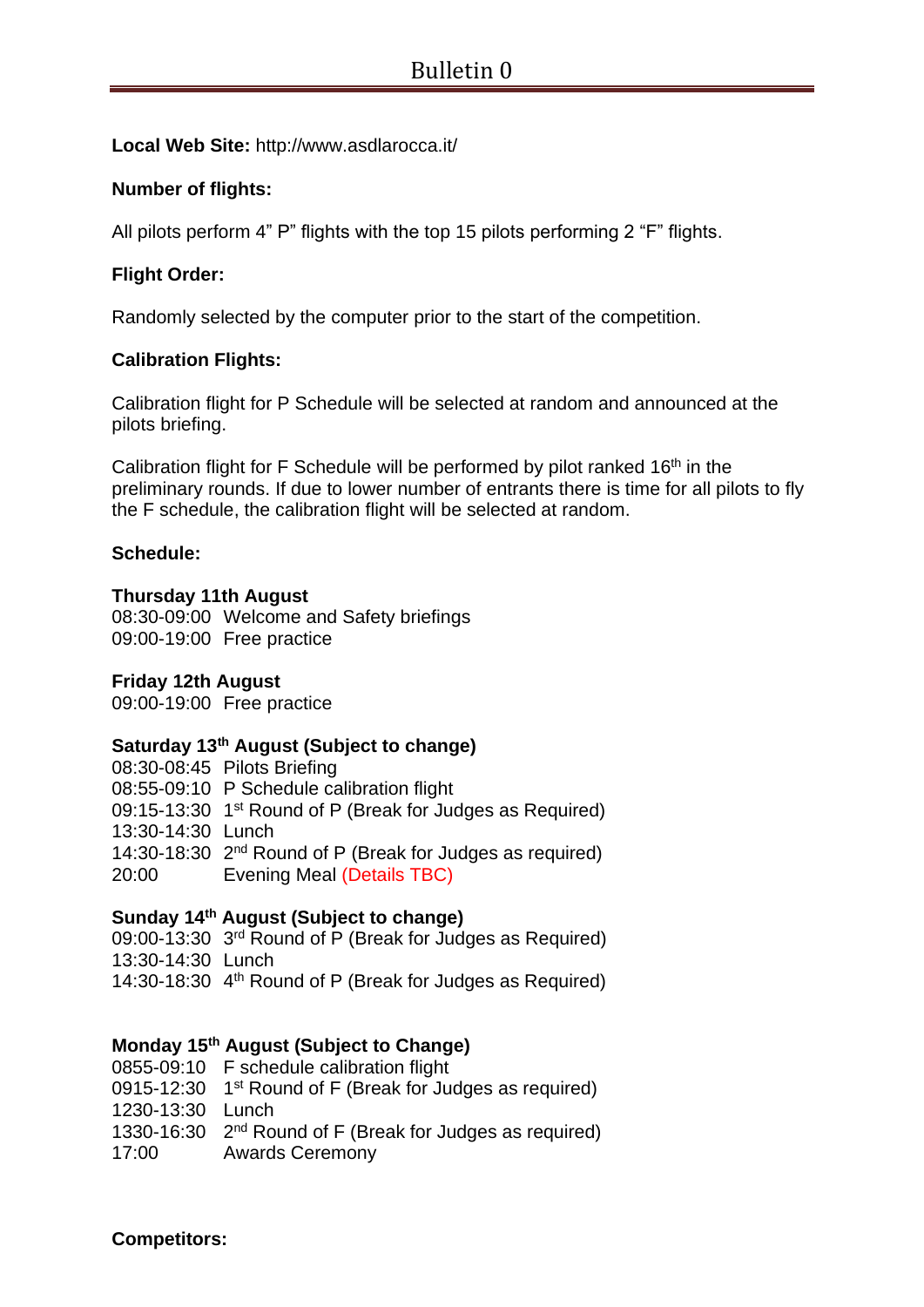This is an FAI registered F3C World Cup Open Competition, all current FAI registered F3C pilots are invited to register.

# **Competition Rules:**

In accordance with the FAI Sporting Code (including ranking), Section 4, 2022 Edition as well as all applicable amendments.

# **Protests:**

All protests must be presented in writing to the Contest Director at the competition site and must be accompanied by a deposit of 50€. The deposit will only be returned if the protest is upheld.

# **Awards:**

A Euro Heli Series Diploma will be awarded to all competitors. Trophies will be awarded for 1<sup>st</sup>, 2<sup>nd</sup> and 3<sup>rd</sup> place.

# **Official Language:**

Official language will be Italian/English.

# **Entry Fee: €100**

Payment can be made by PayPal to: ennio.di.meo@alice.it

#### **Pilot's Registration:**

The maximum number of pilots will be 25 to ensure there is enough time to complete the rounds. Registration will only be confirmed once a registration form and the entry fee of €100 have been received.

Registration for the competition is to be done by visiting the F3Scoring website (https://scoring.f3cn.eu/). Your name will also appear on the Euro Heli Series website (www.euroheliseries.net). If your name the does not appear on the website page within a few days, please get in touch.

**Frequency:** 2.4GHz only

**Competition Director:** Andrea Sbabo / Ennio di Meo

- **Judges:** Oscar Chinello (ITA) Lucio Dalla Toffalo (ITA) Roger Lacome (FRA) Manrico Duzzi (SUI) Walter Imhof (SUI)
- **Jury:** TBC

**Scoring:** TBC